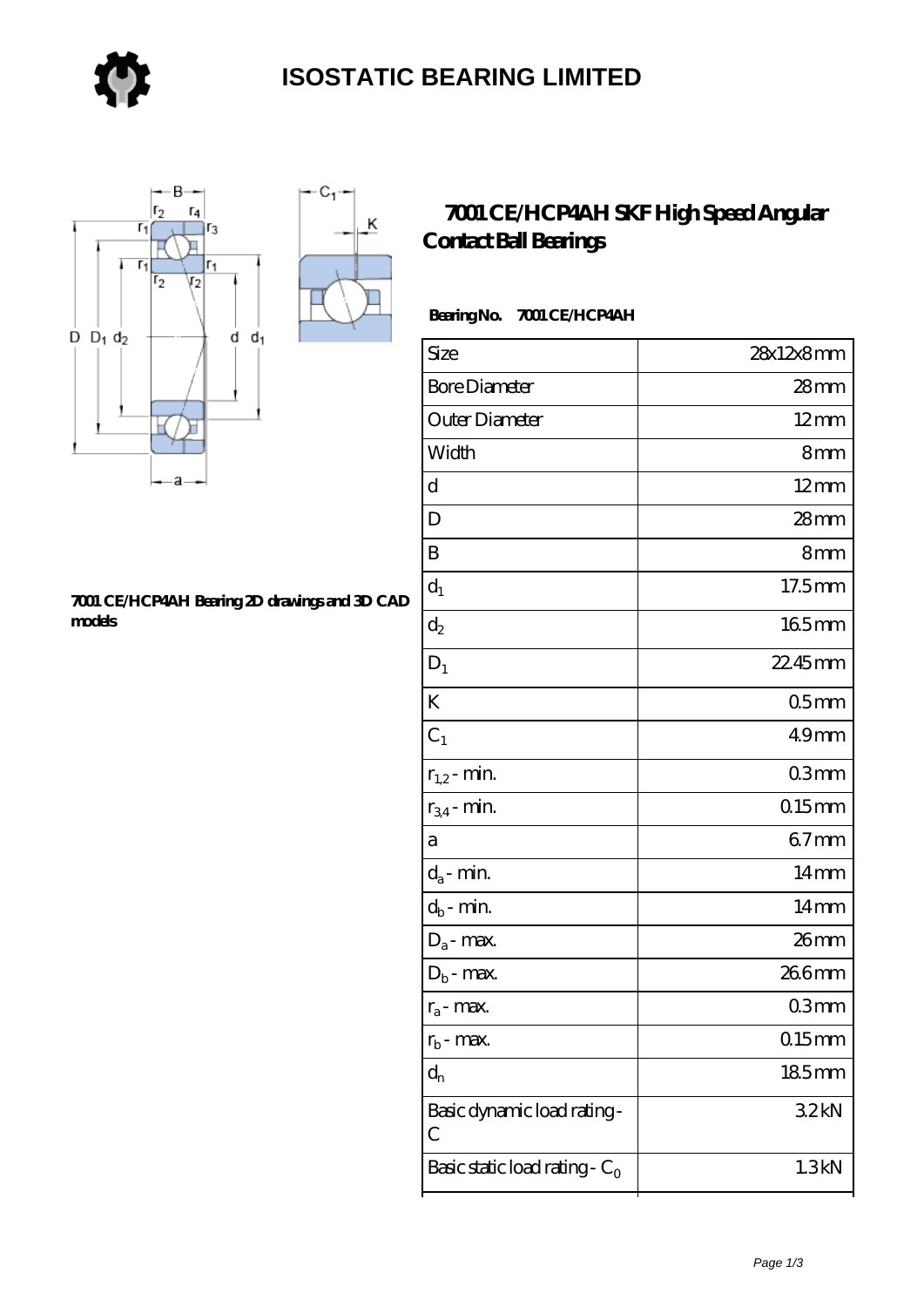

# **[ISOSTATIC BEARING LIMITED](https://store-isabelmarant.com)**

| Fatigue load limit - Pu                  | 0057kN           |
|------------------------------------------|------------------|
| Limiting speed for grease<br>lubrication | 98000r/min       |
| Limiting speed for oil<br>lubrication    | 150000mm/min     |
| Ball - $D_w$                             | 3969mm           |
| Ball - z                                 | 12               |
| $G_{\mathrm{ref}}$                       | $031 \text{ cm}$ |
| Calculation factor - $f_0$               | 7.3              |
| Preload class $A - G_A$                  | 17N              |
| Preload class $B - G_B$                  | 53N              |
| Preload class $C$ - $G_C$                | 110N             |
| Calculation factor - f                   | 1.02             |
| Calculation factor - f                   | 1                |
| Calculation factor - $f_{2A}$            | 1                |
| Calculation factor - f <sub>2B</sub>     | 1.03             |
| Calculation factor - $f_{\chi}$          | 1.05             |
| Calculation factor - $f_{HC}$            | 1.01             |
| Preload class A                          | 15N/micron       |
| Preload class B                          | 24N/micron       |
| Preload class C                          | 33N/micron       |
| $d_1$                                    | 17.5mm           |
| $\mathrm{d}_2$                           | 165mm            |
| $D_1$                                    | $2245$ mm        |
| $C_1$                                    | 49 <sub>mm</sub> |
| $r_{1,2}$ min.                           | 03 <sub>mm</sub> |
| $r_{34}$ min.                            | $015$ mm         |
| $d_a$ min.                               | 14 <sub>mm</sub> |
|                                          | $14 \text{mm}$   |
| $d_h$ min.                               |                  |
| $D_a$ max.                               | $26 \text{mm}$   |